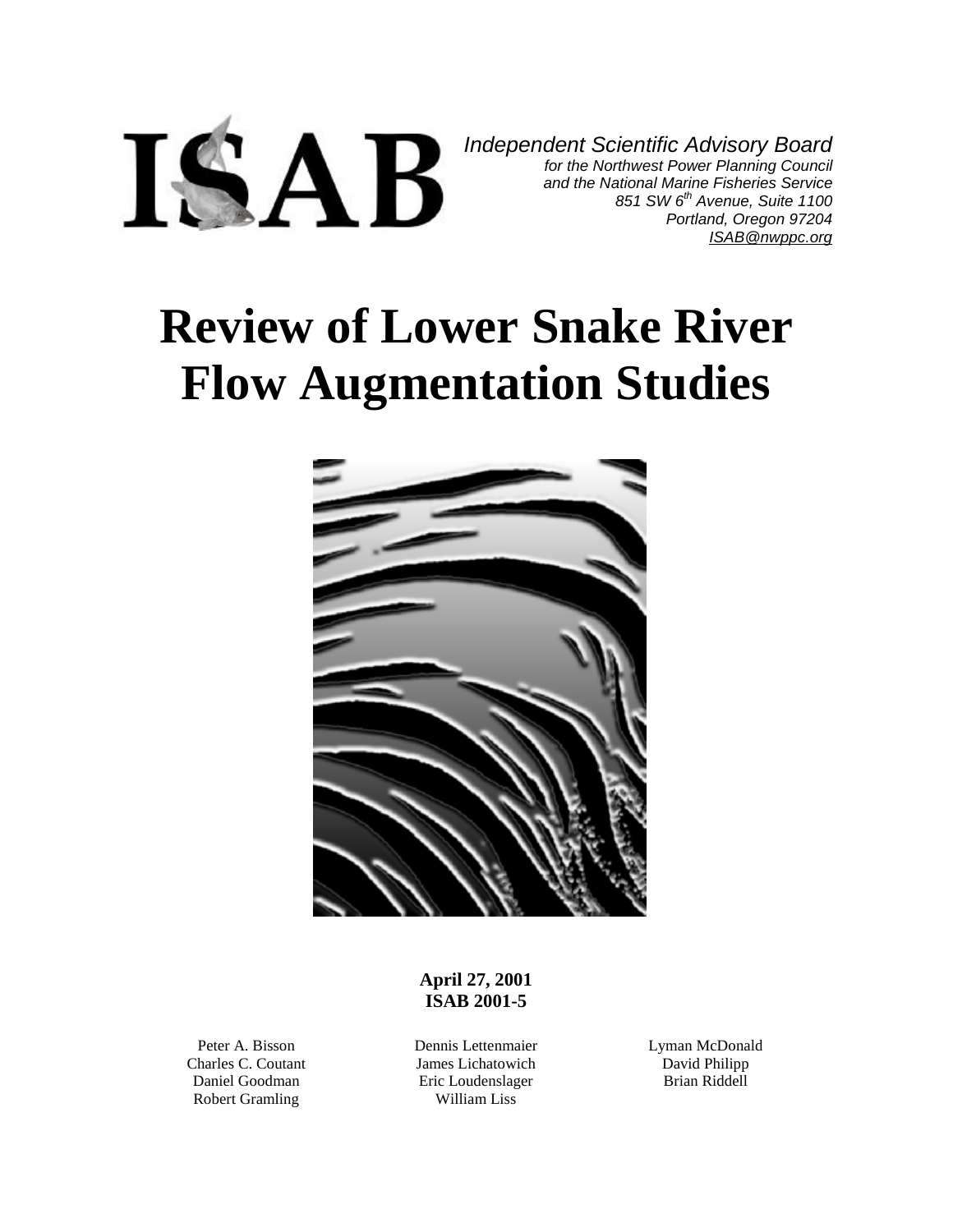## **Review of Lower Snake River Flow Augmentation Studies**

## **Contents**

| Unpublished Reports Received for Review (not listed above) 15 |  |
|---------------------------------------------------------------|--|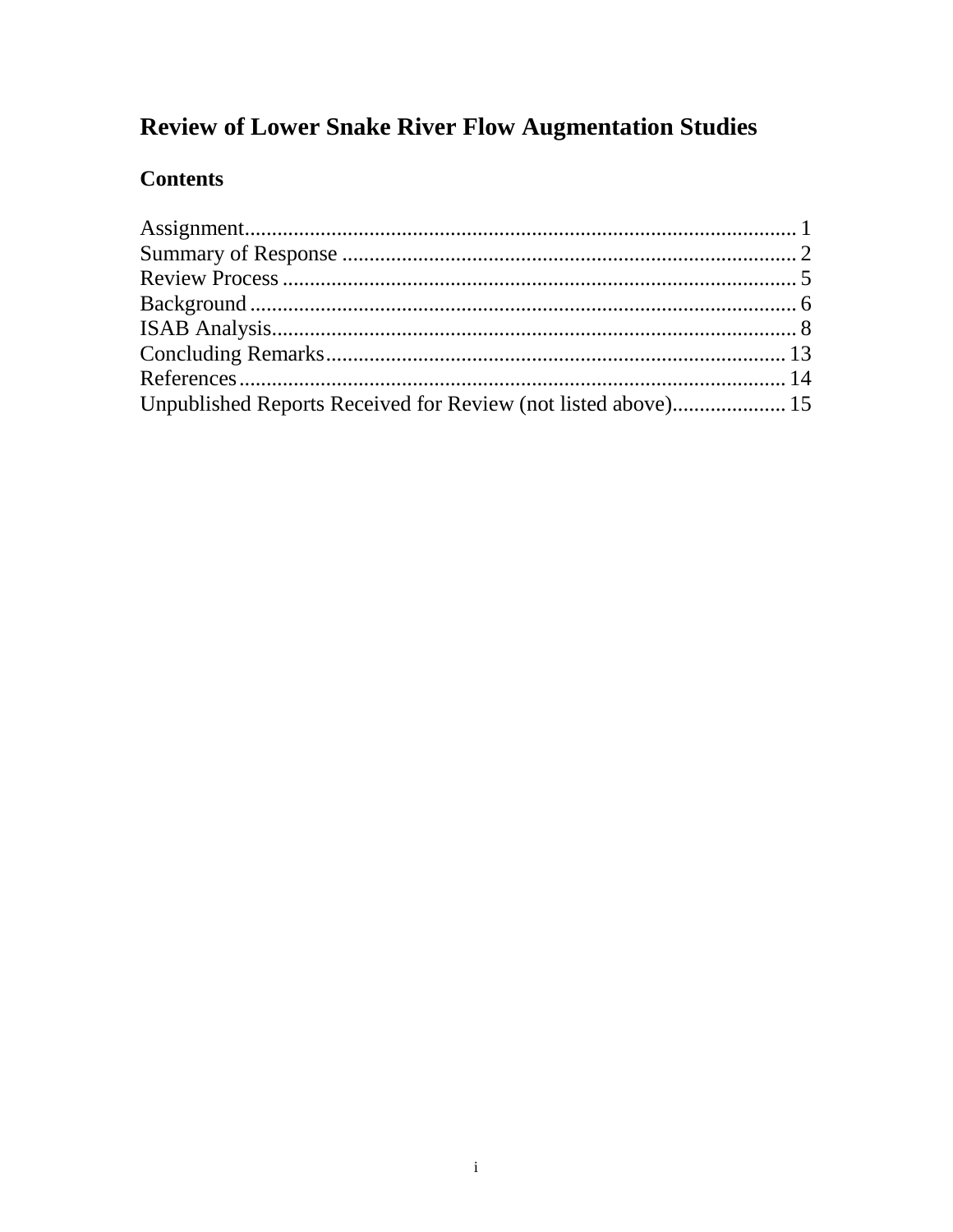## **Review of Lower Snake River Flow Augmentation Studies**

#### **Assignment**

At its January 23, 2001 meeting, the Northwest Power Planning Council (Council) requested the ISAB to review a recent report by Carl Dreher of the Idaho Department of Water Resources and four co-authors on the topic of flow augmentation in the lower Snake River (Dreher et al. 2000). That report analyzed and interpreted results of studies by the National Marine Fisheries Service (NMFS) of the survival and migration timing of tagged hatchery juvenile fall chinook salmon released in test batches and detected at Lower Granite Dam (Muir et al. 1999 and subsequent unpublished data). The Council was interested in both the ISAB's reaction to the specific report and its view of the implications of the report (and the Muir et al. studies) for the Council's mainstem rulemaking regarding flow augmentation.

In particular, the ISAB was asked to answer the following questions:

- 1. Does the analysis conducted by Dreher et al. employ generally accepted scientific and statistical methods and are the conclusions consistent with the results?
- 2. Does the analysis provide new insights into the biological role of water flow and augmentation in the recovery of listed anadromous fish in the Columbia and Snake rivers?
- 3. What implications do the results from this analysis have on strategies, particularly the use of flow augmentation in the lower Snake River in regard to recovery of anadromous fish?
- 4. Based on this analysis, research conducted by NMFS over the last several years, and other existing information, what is the ISAB's assessment of the biological role of water velocity, temperature and other attributes of water flow in regard to the recovery of anadromous fish in the Snake and Columbia rivers?
- 5. Based on this analysis, research conducted by NMFS over the last several years, and other existing information, what changes would the board recommend in regard to the experimental design of ongoing studies of the migration of anadromous fish, particularly Snake River fall chinook (to tease out the effects of flow, temperature, turbidity, and release timing)?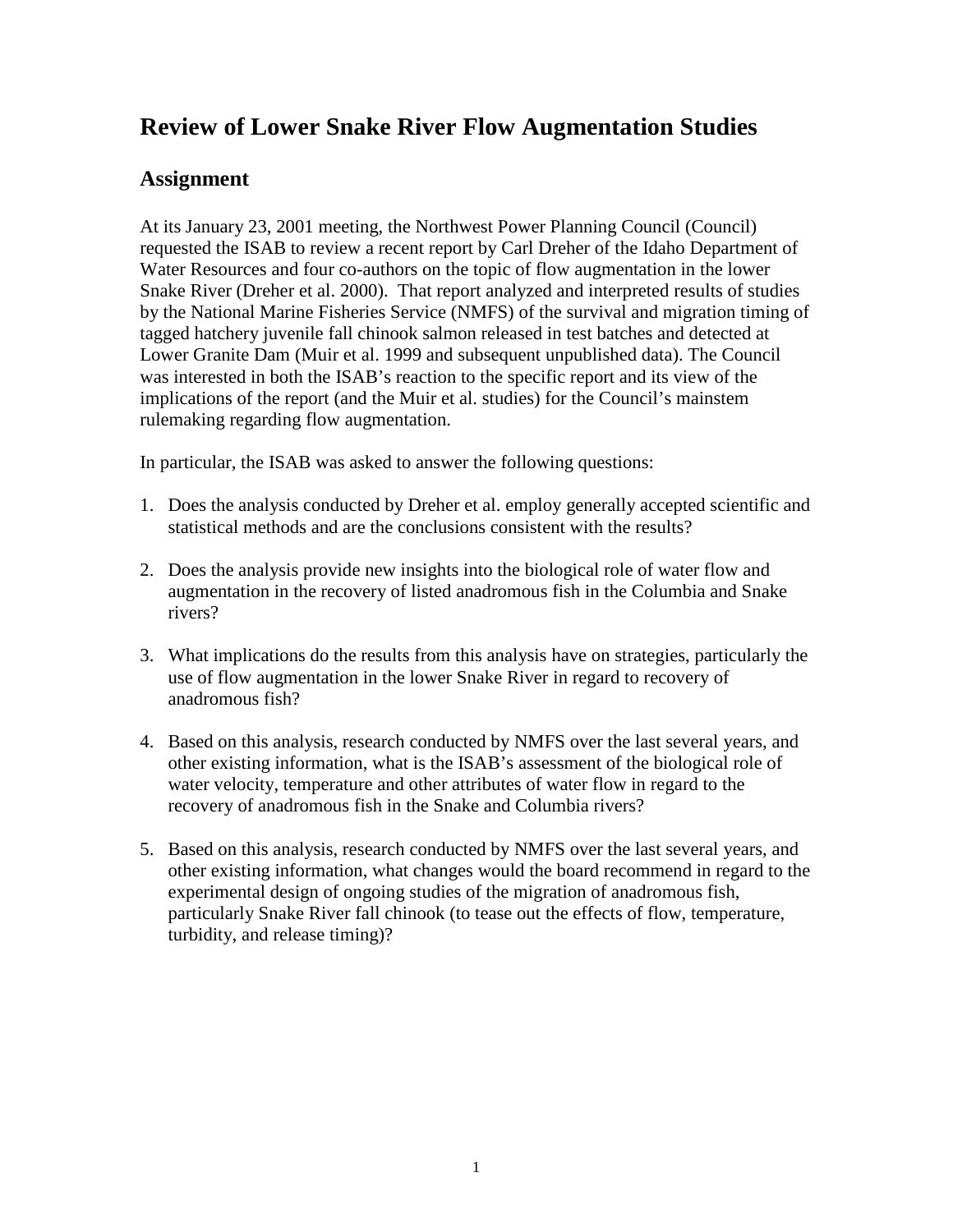#### **Summary of Response**

The following paragraphs briefly summarize the ISAB's response to the questions posed by the Council. More extensive discussion follows in a later section.

Question 1: Yes, the analyses by Dreher et al. (2000) use generally accepted, standard scientific and statistical methods. Neither the Dreher et al. analyses nor other analyses of the NMFS data, however, have presented results from especially sophisticated techniques, such as multivariate statistical methods or multiple regression modeling (reports by Connor et al. of data on wild fish have presented multiple regression analyses, however). It is likely that more useful information remains in these data sets, to be revealed by future statistical analyses that dig a little deeper.

While the narrow statistical results obtained by Dreher et al. are legitimate, their overall conclusion that the studies cannot be used to justify flow augmentation goes beyond the data and the statistical analysis in its negative implications. The Board observes that, by the same criteria, the data are also inadequate to *deny* beneficial effects of flow augmentation. The report rightly concludes that the data analyzed are inadequate to separate the intimately correlated variables of flow, temperature, and turbidity and date of release. But that may not be the most important management issue. If flow correlates positively with survival, it may not matter whether this effect is mediated causally through the effect of flow on temperature, or turbidity, or water velocity, or unmeasured factors, as long as the result is higher survival.

Question 2: The analysis by Dreher et al., particularly the graphs, does provide new insights into the experimental results and thus furthers our understanding of the biological role of water flow and augmentation in the recovery of listed anadromous fish in the Columbia and Snake rivers. Details of relative timing of migrations and survival among release groups in relation to flows and temperatures were clarified and the analyses suggest new hypotheses for observed effects.

Question 3: The Dreher et al. report, in conjunction with the work of Connor and Anderson and the continuing work of Muir et al., indicate to the ISAB that the specific timing and temperature of augmented flows are important for determining whether they are useful for salmon survival. There may be room for constructive fine-tuning of the pattern of flow augmentation to benefit migrants. Better understanding of the various mechanisms whereby augmentation could increase survival would facilitate such adjustments.

The simplistic operating premise of the management efforts in connection with flow and survival in the lower Snake River has been to get the smolts to migrate as rapidly as possible. But this loses sight of the fact that fall chinook are rearing during this time and may not be ready to migrate. Also, once the smolts are past the Lower Snake they still are subject to mortality and still have ecological requirements, and their performance during the remainder of their migration may be conditioned on many aspects of their experience in the Lower Snake, not just how fast they got through it. Ideally, we should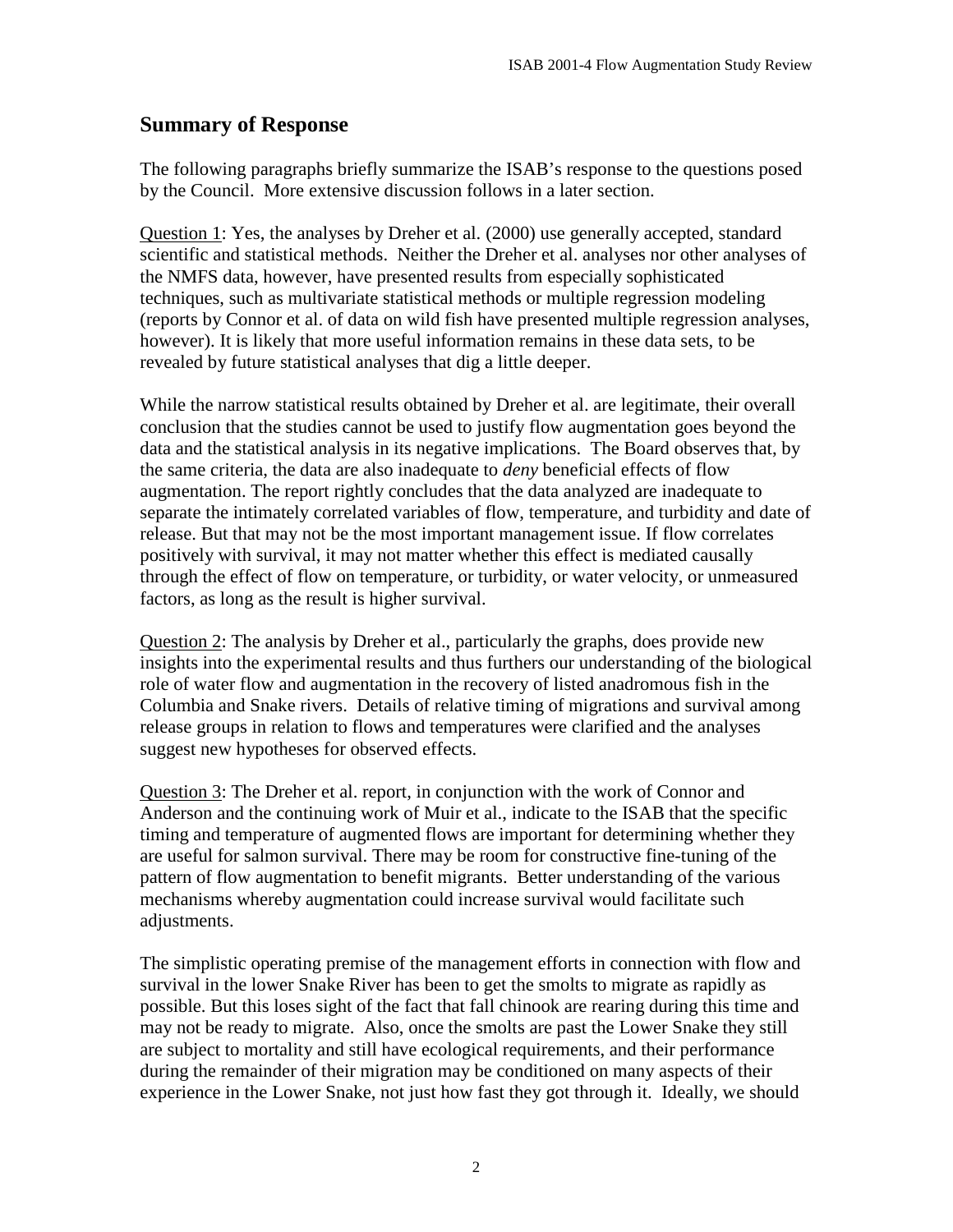attempt to manage the smolts' passage through the Lower Snake so as to integrate this episode in an optimal way into the entirety of the life cycle.

Question 4: The ISAB recognizes many biologically important roles for the amount of water in the Snake and Columbia rivers. The roles include water elevation (that influences the amount of riparian area flooded and thus shelter and food availability for underyearlings), water velocity (for passive migration of migrants when they enter the channel), temperature (depending on the source volumes and temperatures), and water clarity (higher flows have greater erosive power and thus increase turbidity, thus offering visual shelter to small fish). The relative importance of each of these roles, and perhaps others, for survival of juvenile fall chinook salmon is not yet clear. The research by NMFS and others (e.g., Connor, Anderson) are gradually clarifying these roles, and should continue. The Board did not attempt to synthesize here all the work that has been done.

Question 5: The Board has recommendations for changes in experimental design and for new experiments to tease out the importance of various environmental factors. These are detailed in the discussion below.

General Impressions: Because the ISAB felt obliged to review several other reports in order to view the Dreher et al. (2000) report from a broader perspective, we developed impressions beyond the specific questions we were asked. Therefore, we summarized several key points, as we see them, about flow augmentation from the studies conducted so far (some points may not be clear until after the background, analysis, and concluding remarks have been read):

• Flow augmentation should continue, largely because Connor's studies show benefits for wild fish and the NMFS studies show high correlation of flow and survival in a designed study;

• Figures in Connor (2000) of flow, water temperature, and adjusted flow and water temperature (without flow augmentation) give a better understanding of the magnitude of the influence of flow augmentation than do the figures in Dreher et al. (2000), partly because of the scale on the vertical axes. Regardless of how the data are modeled, the beneficial effects of flow augmentation on flow and temperature in the late spring and summer appear to be in the ranges that would be biologically important;

• The precautionary principle favors continued use of flow augmentation in conjunction with continuing field experiments;

• Use of tagged hatchery fish allows for well-designed studies of the effects of environmental factors on overall survival, but hatchery fish may not be perfect surrogates for wild fish, suggesting that more batch tagging and release should be done with wild migrants, when available, in conjunction with studies with hatchery fish;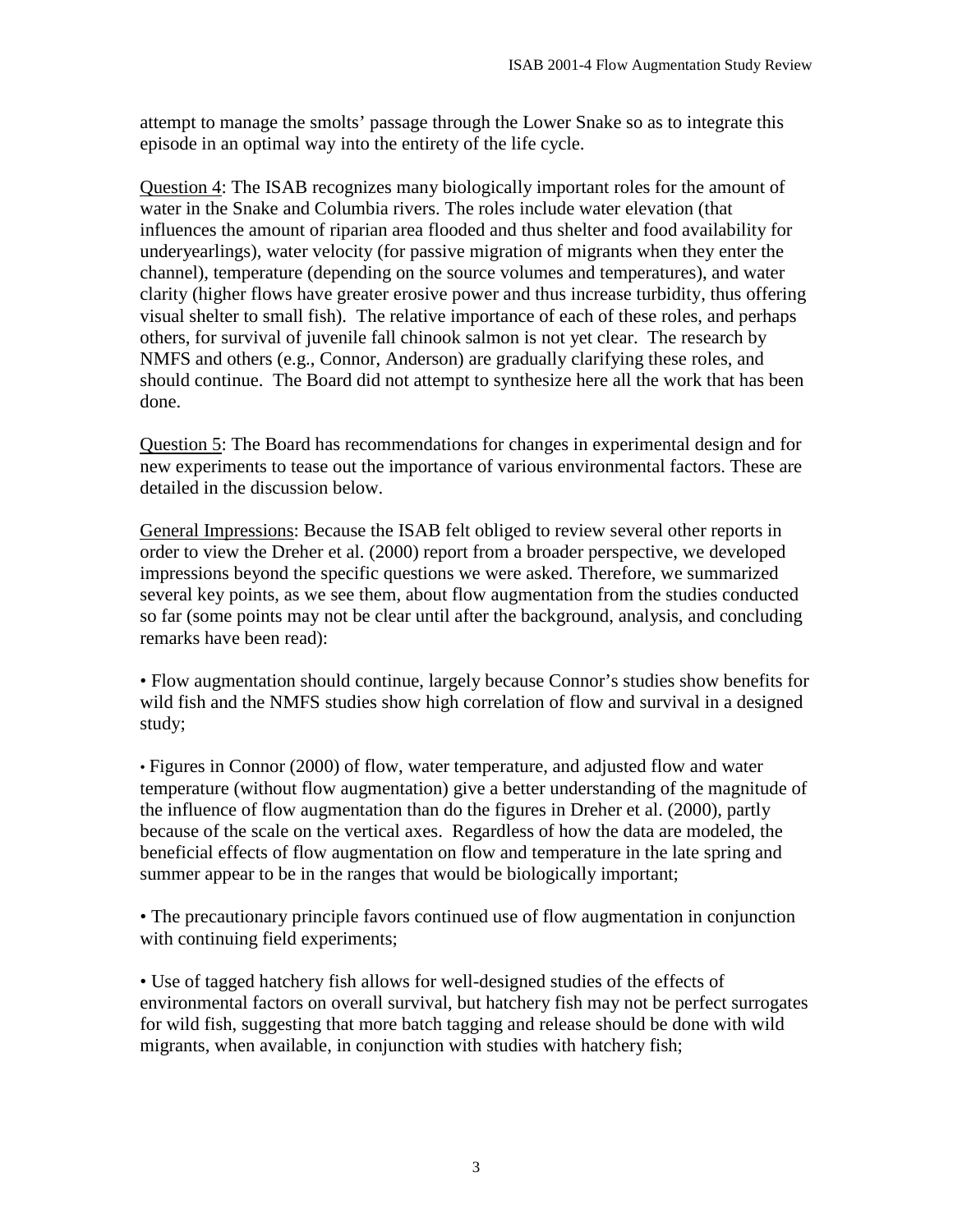• The temporal spread of releases of hatchery fish in the studies by Muir et al. was not intended to be representative of most of the wild population (which migrates early) but intended as a range of conditions over which wild, juvenile fall chinook might migrate (thus experimentally selecting environmental conditions that could demonstrate different levels of survival and travel times);

• Simple regression analyses are bound to fail to segregate effects of co-varying factors, so in those circumstances multivariate methods and other sophisticated approaches need to be applied;

• Correlation between survival of juvenile fall chinook and flow does not imply cause and effect, but cause and effect cannot be refuted when strong correlations exist.

• Definition of cause and effect is not necessary to make useful predictions, and with the present data for fall chinook in the Lower Snake, higher flow appears to benefit survival, whatever the actual cause;

• Focus on velocity and travel time alone as the benefits of flow augmentation is too narrow, and does not reflect other biologically valuable effects of more water;

• Augmentation on the Snake River was intended primarily to aid adults, but can have benefits for juveniles, too, if timed appropriately;

• There are effects of temperature that are especially unclear, such as the effects of low Clearwater River temperatures on potential delays in migration, including oversummering and migration the next spring;

• There is need for control of temperature and dissolved oxygen of water released from Hell's Canyon Dam, particularly in summer when it is intended to benefit the downstream river with augmented flow;

• Fast travel time in spring and summer is not necessarily the best for survival of fall chinook, based on adult returns and the benefits of larger size at migration for increased survival.

• More detailed information on the trajectories and timing of individual fish passing through the river and Lower Granite Reservoir would be helpful (such as from telemetry);

• It is important for studies to be conducted in this low-flow year (2001) to fill in the matrix of environmental conditions represented in the period of study from the early 1990s (high and low flows, high and low temperatures, etc.);

• There is need for manipulative scientific studies of effects of increased turbidity on survival of fall chinook in the Snake River.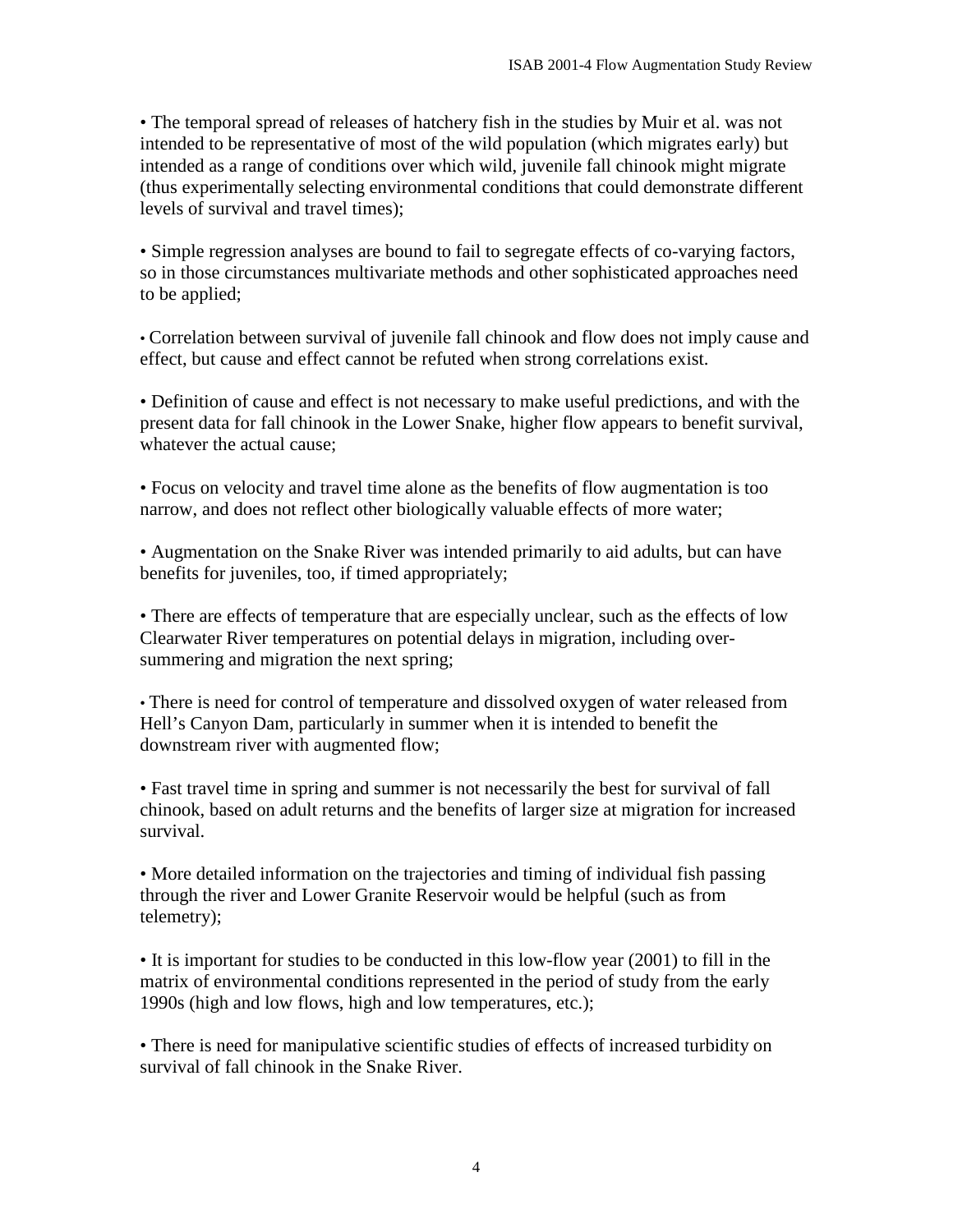• The NMFS studies should be reanalyzed to predict the effect of flow augmentation on survival of the batches of hatchery fall chinook using the same philological approach of Connor (2000).

• Survival of juvenile fall chinook salmon in the Lower Snake to Lower Granite Dam (the focus of these studies) needs to be evaluated in the context of survival during migration through the rest of the hydropower system.

• The Fish and Wildlife Program could aid future water management by developing guidelines for establishing the conditions when flow augmentation is beneficial for migrating fish (and when it would not be beneficial).

#### **Review Process**

The Board received and read the 59-page report by Dreher et al. (2000) in early February. The Board also reviewed correspondence from the Fish Passage Center regarding the Dreher et al. report (reports received are at the end). At the Board's February 21, 2001 meeting, the Board heard summary presentations, received supporting materials, and entertained discussion of the issues from:

- 1. Carl Dreher and Christian Petrich (Idaho Water Resources Institute, University of Idaho) on the Dreher et al. (2000) report;
- 2. Dr. James J. Anderson (University of Washington) on "Flow augmentation review: theory and experiments to identify effects of flow augmentation on fall chinook smolt survival";
- 3. William Muir and Dr. Steven Smith (NMFS, Northwest Fisheries Science Center) on "NMFS Snake River fall chinook survival studies" (the studies reanalyzed by Dreher et al. 2000);
- 4. Michelle DeHart (Fish Passage Center) on the Center's views of flow augmentation.

Other guests and staffs of the Council and NMFS also participated in these discussions.

At its March 28, 2001 meeting, the Board also heard presentations from Ken Tiffan (USGS Biological Resources Division) and Billy Connor (US Fish and Wildlife Service) on their studies of wild fall chinook salmon in the Snake River and Columbia River at Hanford. Mr. Connor also sampled hatchery chinook salmon released in the studies by Muir et al. (1999 and following). E-mail correspondence with Mr. Connor intended to define the scope of his presentation resulted in exchange of much relevant information.

The Board's draft report was provided to Bill Muir for checks for omissions or errors concerning the original study. The final draft was adopted by consensus of the Board on April 20, 2001.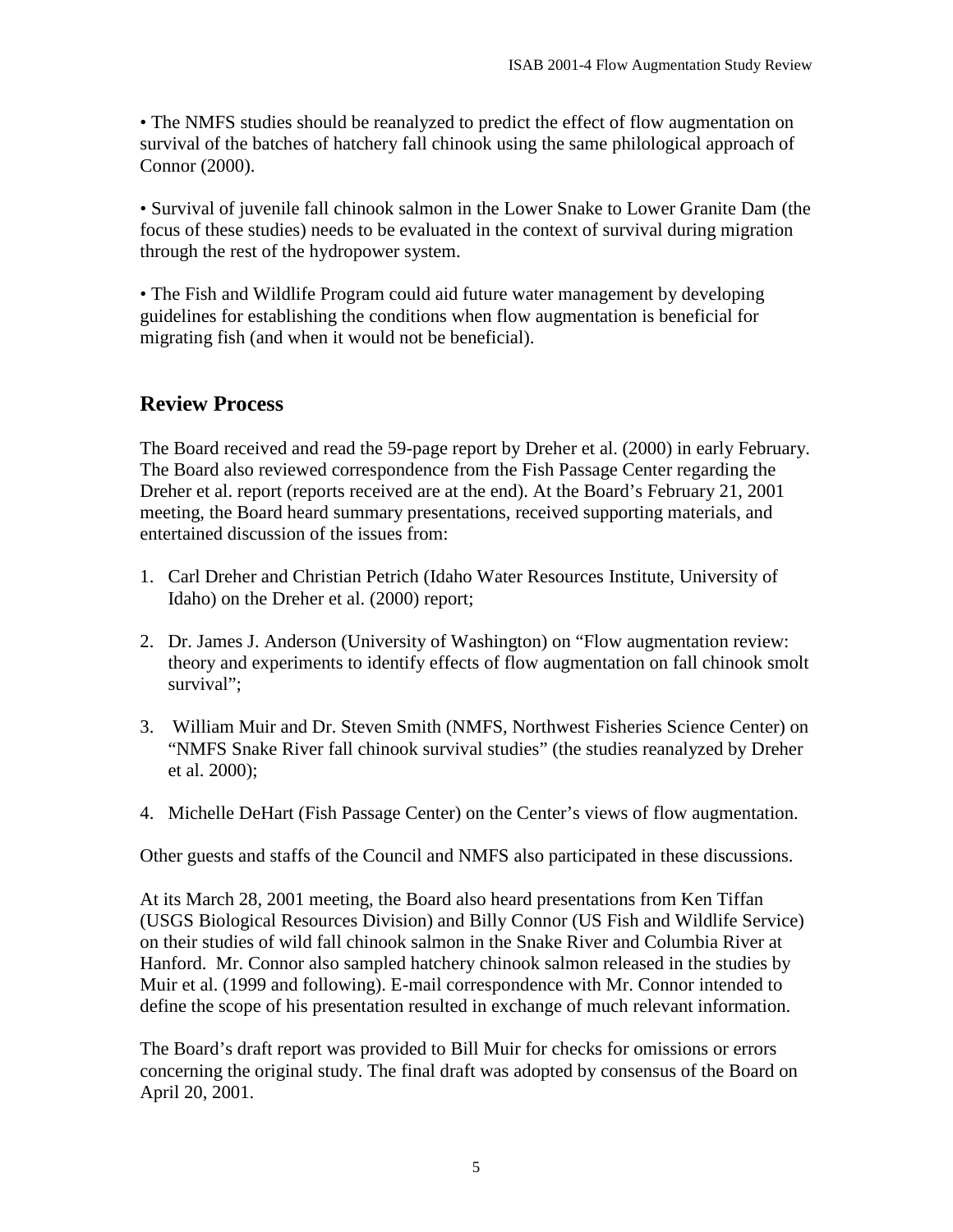### **Background**

Flow in the lower Snake River in summer has been managed by drafts of water from Idaho Power Company's Brownlee Reservoir on the Snake River (reflecting releases from upstream U.S. Bureau of Reclamation reservoir projects) and the U.S. Army Corps of Engineer's Dworshak Reservoir on the Clearwater River, since the beginning of the "water budget" in the early 1980s under the Council's program. A specific program of summer flow "augmentation" to enhance salmon survival and mitigate migration delays was begun in 1991 (Connor et al. 1998). Water specifically for cooling the lower Snake River has been released from Dworshak Reservoir since 1992, principally to benefit upstream-migrating adult fall chinook salmon (Karr et al. 1998). A second objective is to improve survival of fall chinook juveniles during rearing and migration. This water is foregone from storage and is added to natural flows to aid the conservation and recovery of Snake River salmonid populations under the Endangered Species Act. This flow augmentation is also part of the strategy of the Council's Fish and Wildlife Program. The proximate goal of flow augmentation has been to increase water velocity and/or reduce water temperatures in the lower Snake and Columbia rivers.

Although high adult returns have been generally associated with historical high flow years during juvenile out-migrations (high natural runoff), the efficacy of managed flow augmentation during summer for aiding survival of fall chinook juveniles was controversial and had not been conclusively established at the time that the flow augmentation policy was adopted (ISG 1996). Nonetheless, the strategy was biologically reasonable, positive correlations were expected between flow and survival, and a precautionary logic argued that some level of investment in flow augmentation be continued as long as there is no conclusive evidence that it was not effective. For purposes of conservation decision-making, the burden of proof should be to demonstrate that flow augmentation is not effective, rather than the other way around. In this spirit, flow augmentation has been considered a likely benefit and has been retained.

Opportunities to conduct field experiments to test the hypothesis of benefits from flow augmentation have been sought. Since 1992, W. P. Connor and associates have PITtagged wild, juvenile chinook salmon captured in the Snake River below the Hells Canyon Complex and in the lower Clearwater River and followed their arrival and survival at Lower Snake River dam projects (Connor et al. 1998; Connor et al. 2000; and subsequent unpublished data). Summer flow augmentation was determined by regression analyses to decrease fish travel time and increase survival to Lower Granite Dam, thus supporting the benefits of flow augmentation (Connor et al. 1998). Multiple regression models were developed to forecast survival and passage under different flow conditions, including estimates of what passage times and survival might have been had the flow augmentation program not been in effect (Connor et al. 2000). Because of the limitations of tagging wild fish (in terms of low numbers, poor control of timing of capture and release, and confounding of smolt age and season at time of tagging), these studies recommended replicate within-year releases of PIT-tagged subyearlings with larger numbers of fish of standardized ages.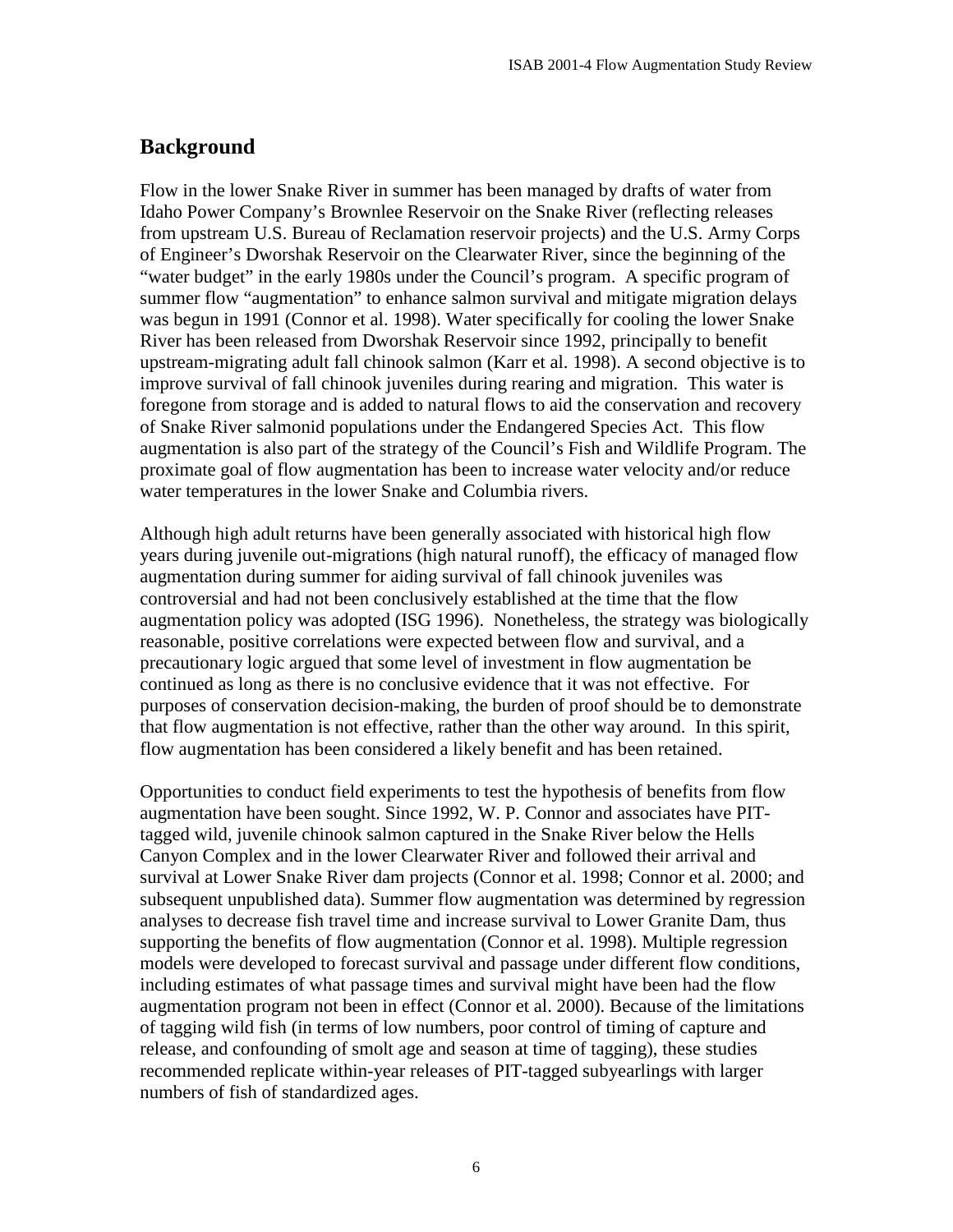From 1995 to 2000, the NMFS, in cooperation with Connor, other agencies and the Nez Perce Tribe, investigated the migration characteristics and survival of hatchery-raised, subyearling fall chinook salmon in the Snake River basin (Muir et al. 1999 and subsequent unpublished data). Hatchery raised salmon were used instead of wild salmon, which occurred in numbers too low for such experimentation (Connor et al. 1998; Connor et al. 2000). The timing of releases and size of hatchery fish at release were manipulated in an attempt to match the size of the wild fish present in the Snake River at that season.

Batches of juvenile salmon (numbering in excess of 1,000 in each batch) were tagged with PIT (Passive Integrating Transponder) tags and released in the Clearwater River, and three sites on the Snake River downstream of Hells Canyon Dam (Pittsburg Landing, Billy Creek, and Asotin). Sequential releases (usually 6) were spaced between late May and mid-July at each location. Tagged fish could be detected when passing Lower Granite Dam, the first dam encountered, and at subsequent dams with PIT-tag detectors (especially Little Goose, Lower Monumental, and McNary). Most analyses have focused on survival and migration time to Lower Granite Dam for comparisons among batches, because of low numbers detected downstream.

Certain environmental factors were measured during the time of migrations, including flow, temperature and turbidity (water clarity). Measurements were generally taken at Lower Granite Dam. Travel times for specified percentiles of passage were estimated, as was survival for the batch. Indices of environmental variables were created to summarize the integrated experiences of flow, temperature, and turbidity for the respective batches of migrating fish during the times from release to several percentiles of dam passage (e.g.,  $5<sup>th</sup>$  percentile; equal to the time when 5% of the fish had passed the dam). Initial results were published (Muir et al. 1999) and subsequent data have been made available. In general, higher survival has been strongly correlated with higher flows, and the correlations have been used as part of the justification for continued flow augmentation.

Dreher et al. (2000) independently reviewed the NMFS data in Muir et al. (1999), including results for the years 1995 through 1998. The purpose of the review and reanalysis was to examine the results "in the context of determining the efficacy of flow augmentation for enhancing the survival of subyearling fall chinook." In particular, relationships between flow rates, water temperatures, travel times, and estimated survival between points of release and detections at Lower Granite Dam were examined. Fifth percentile indices were used (the report discussed why an alternative index, 25-75%, used initially by Muir et al. 1999 was not appropriate). These comparisons were used to draw independent conclusions about flow rates, travel times, subyearling survival, and the effectiveness of flow augmentation. No analysis was given of the value of flow augmentation to survival and migration of adult fall chinook.

The principal conclusion asserted by Dreher et al. (2000) is that "the existing data [1995- 1998], despite showing an apparent correlation between flow and survival, do not imply a cause and effect relationship" and "should not be used as a basis to justify flow augmentation." The ostensible basis for this assertion was that the NMFS study's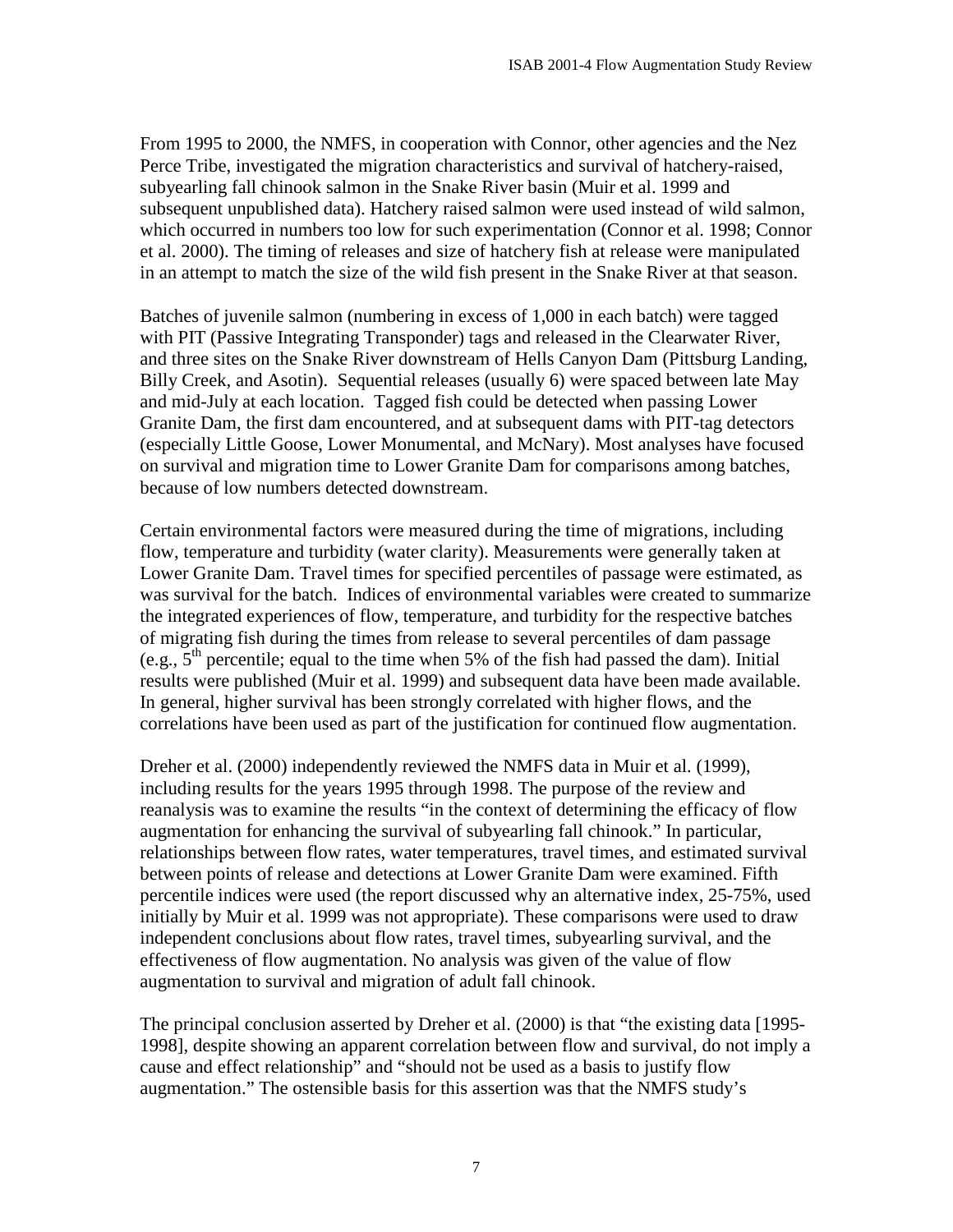experimental design did not address other factors that appeared to have strongly influenced migration characteristics and survival. Multiple factors affected survival, and they were not separated either by the design or by the analysis. Dreher et al. emphasized their finding that date of release showed a very high correlation with survival. Dreher et al. hypothesized a temporal factor of "readiness to migrate" that confounded the design and the analysis. Migration of early releases appeared to be delayed, yet these releases had the highest observed survivals. Dreher et al. questioned use of passage time of the  $5<sup>th</sup>$ percentile to represent the overall migration conditions for a release group. Arrival times at Lower Granite Dam appeared to be clustered, despite different release times, suggesting the importance of other factors not analyzed by Muir et al. (1999). Dreher et al. concluded their report with a recommendation, in effect a proposed policy reversal, alleging that "until the specific factors influencing survival are better understood, the flow and survival data reviewed in this report should not be used as a basis to justify flow augmentation."

#### **ISAB Analysis**

#### *Quality of the Dreher et al. analysis (Question 1)*

The data analysis by Dreher et al. employed standard scientific and statistical methods. In fact, all of the presentations of the NMFS data on flow-survival relationship in the Lower Snake to date have used standard, relatively simple statistical methods, and none have explored the potential for more complicated (but professionally accepted) advanced multivariate statistical methods. The methods used by Dreher et al. are simpler than the regression analyses used by Muir et al. (1999) or the multiple regression analyses of Connor et al. (2000). Nevertheless, the simple methods (including some effective graphical presentations) were adequate to reveal some relationships in the data that have not received attention.

The Board found the new presentations informative and suggestive of some new hypotheses. In particular, we were impressed by the figures of sequential detections overlayed with flows, temperatures, and Dworshak flows (figures 3.6.1-1 through 3.6.1- 8); cumulative detections (figures 3.6.2-1 through 3.6.2-3); and release dates, arrival dates, and survivals overlayed with flow, temperature, and Dworshak flow (figures 3.6.2- 2, 3.6.2-4, 3.6.2-8, 3.6.2-10, 3.6.2-12, 3.6.2-14, and 3.6.2-16). It is important to note that continuing studies by Connor indicate that the wild fish do not exhibit exactly the same migration behavior as the hatchery fish that are the basis for the analyses of NMFS and of Dreher et al. The NMFS studies are well designed and conducted to mimic characteristics of wild fish as closely as possible, but this fact imposes some limits on the use of the NMFS or the Dreher et al. analyses for drawing conclusions about the wild fish that are the real focus of conservation concern.

#### *Consistency of Conclusions with Results (Question 1)*

While the narrow statistical results obtained by Dreher et al. are legitimate, their overall conclusion that the studies cannot be used to justify flow augmentation goes beyond the data and the statistical analysis in its negative implications. The Board observes that, by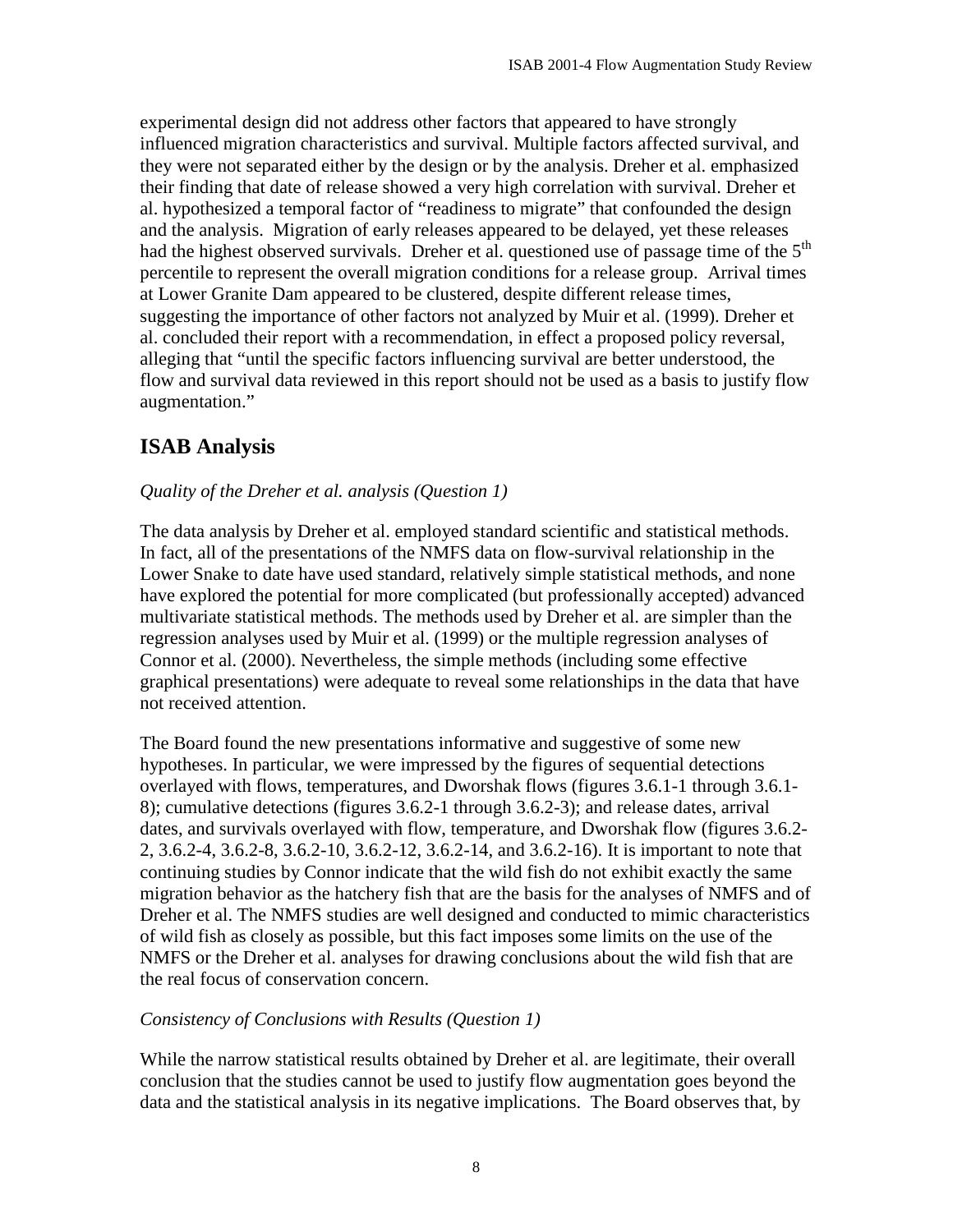the same criteria, the data are also inadequate to *deny* beneficial effects of flow augmentation. The report rightly concludes that the data analyzed are inadequate to separate the intimately correlated variables of flow, temperature, and turbidity and date of release. But that may not be the most important management issue. If flow correlates positively with survival, it may not matter whether this effect is mediated causally through the effect of flow on temperature, or turbidity, or water velocity, or unmeasured factors, as long as the result is higher survival

Factors associated with time of release had an effect larger than anticipated in the original experimental design (although later release groups were expected by Muir et al. to experience higher mortality). The experimental design was appropriate for identifying such differences. The different migration timings of different release groups certainly suggest mechanisms other than simple effects of the variables measured (especially when these variables were measured primarily at Lower Granite Dam). A revised experimental design would be helpful to resolve these new questions, but that does not mean that flow augmentation necessarily should be abandoned in the interim.

#### *New Insights (Question 2)*

The analysis provides new insights into the experimental results and thus furthers our understanding of the biological role of water flow and augmentation in the recovery of listed anadromous fish in the Columbia and Snake rivers. The graphical analyses of tag detections at Lower Granite Dam (Figures 3.6.1-1 through 3.6.1-8) clearly demonstrate that the migration characteristics of the release groups of hatchery fish differ according to date of release. Three migration patterns are distinguishable in these graphs that were not identified in previous statistical analyses: (1) initial rapid movement of a few fish to Lower Granite Dam, (2) mass movement of a large number of fish to the dam, often most of the fish in a release group, and (3) a prolonged "dribbling" of a few fish for many weeks after release. Early and middle release groups showed all three migration characteristics. The later releases of hatchery fish, however, showed only prolonged dribbling after an initial movement of a few fish (also shown in the graphs of cumulative arrival times, figures 3.6.2-1 through 3.6.2-3). The major peak was missing. This pattern was consistent among years and release sites. The analyses suggest that some mechanisms governing the initiation and speed of migration are operating quite differently in the early and later release groups of hatchery fish.

The graphs of percentage survival for each release group and arrival of each tagged fish at Lower Granite Dam against the backdrop of plots of flows and temperatures by date (figures 3.6.2-2, 3.6.2-4, 3.6.2-8, 3.6.2-10, 3.6.2-12, 3.6.2-14, and 3.6.2-16) show the importance of release timing for survival. The figures in Dreher et al. illustrate a clumping of arrival times for multiple groups, e.g., the median arrival times of the first four release groups in the Clearwater in 1996 all occurred within a day or two (a phenomenon not identified in previous statistical analyses), which also suggests common migratory mechanisms. These graphs amplify the observation that each release group is subjected to a suite of widely varying flows and temperatures that is difficult to characterize by any simple index. Truly good migration conditions (high flow for rapid migration along with low temperatures for optimal physiology) exist only in the early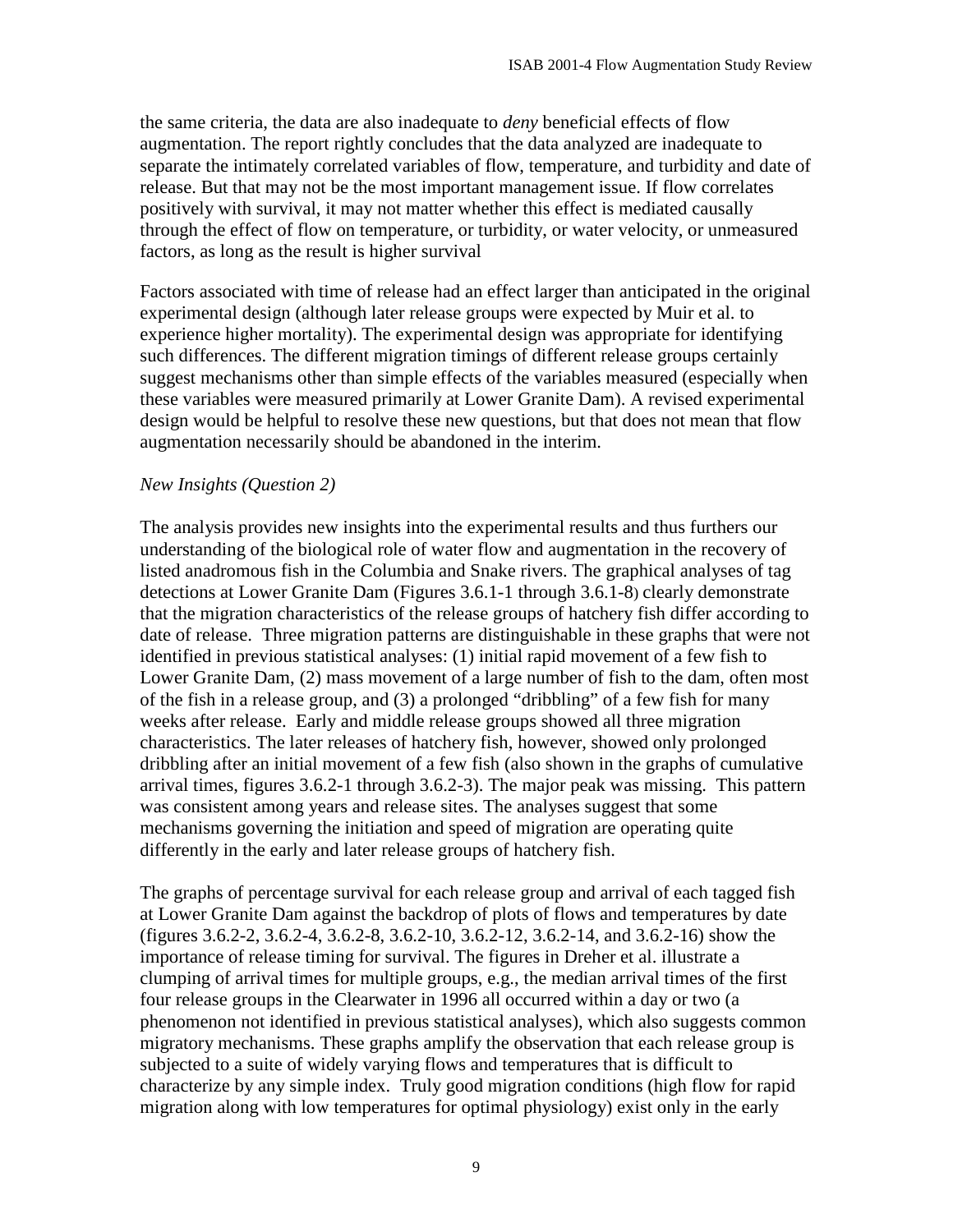period that encompasses the beginning of the time fish are rearing and migrating for early releases and no longer exists for later releases (temperatures rise to above-optimal levels, and flows diminish markedly). Middle releases get exposed to some of the good conditions. Survival rankings of release groups seem to reflect this relative exposure time to good conditions. Contrary to the Dreher et al. interpretation, this suggests that an index of conditions early in a release-group's migration may be especially instructive for determining survival. Early release groups are also provided the opportunity to feed in flooded riparian vegetation (typical of the underyearling strategy; ISG 1996), something later groups released at lower flows are not able to do.

The timing of the augmentation from Dworshak is consistent with the original major objective of these flows to cool the river for adult migration in August and September (Karr et al. 1998). Thus, the graphs of flows and temperatures demonstrate that augmentation from Dworshak Reservoir does not always occur at times that will benefit the largest fraction of the juvenile migrants, but this augmentation may still be significant for the juvenile fish that are rearing or migrating at that time, as suggested by the analyses of Connor, and for the upstream migration of adults. Dworshak flows often occur as prolonged spikes in mid summer, after major flows have fallen markedly, and after the highly surviving early release groups of juveniles have mostly passed Lower Granite Dam. The augmentation occurs near the migratory midpoint of the poorly surviving release groups. It is still quite possible that wild and late released hatchery juvenile fish would have even worse survival if the flows were not augmented.

The Dreher et al. report does not, however, show Snake River augmentation flows, that is, flows in the Snake River that are above those that would occur under normal operations. It remains unclear in their report how much lower the flows would have been and how much different temperatures would have been without "augmentation." In contrast, Connor (unpublished) has attempted to reconstruct the un-augmented flow and temperature conditions of the Snake River, in order to clarify the changes. Anderson et al. (2000) point out that flows from the upper Snake River can be warmer that those of the lower Snake River, and thus artificially elevated flows from the Hells Canyon complex can exacerbate damaging high temperature effects of salmon in the lower reaches and act counter to the cold water flow augmentation from Dworshak.

We note that the briefings and unpublished reports provided by Anderson, Muir, Smith, Connor, and Tiffin also contributed new insights. The information content of these data has by no means been exhausted by the analyses to date. It has emerged from our reading, and from the recent briefings, that migration behavior of these smolts is rather complicated, with large differences in migration time within fish of the same release group, and large differences possible between release groups. This means that onenumber summaries of migration time (such as passage time for the first 5%) and average survival rates for the entire release group may be missing some biologically important details. Especially since it appears that the wild fish have rather different migration behavior from the hatchery fish that have been used as "surrogates" for them in some studies. Some of the important details cannot be resolved with PIT tags alone, so the use of radio tags may need to be expanded in future studies. But, in this connection, study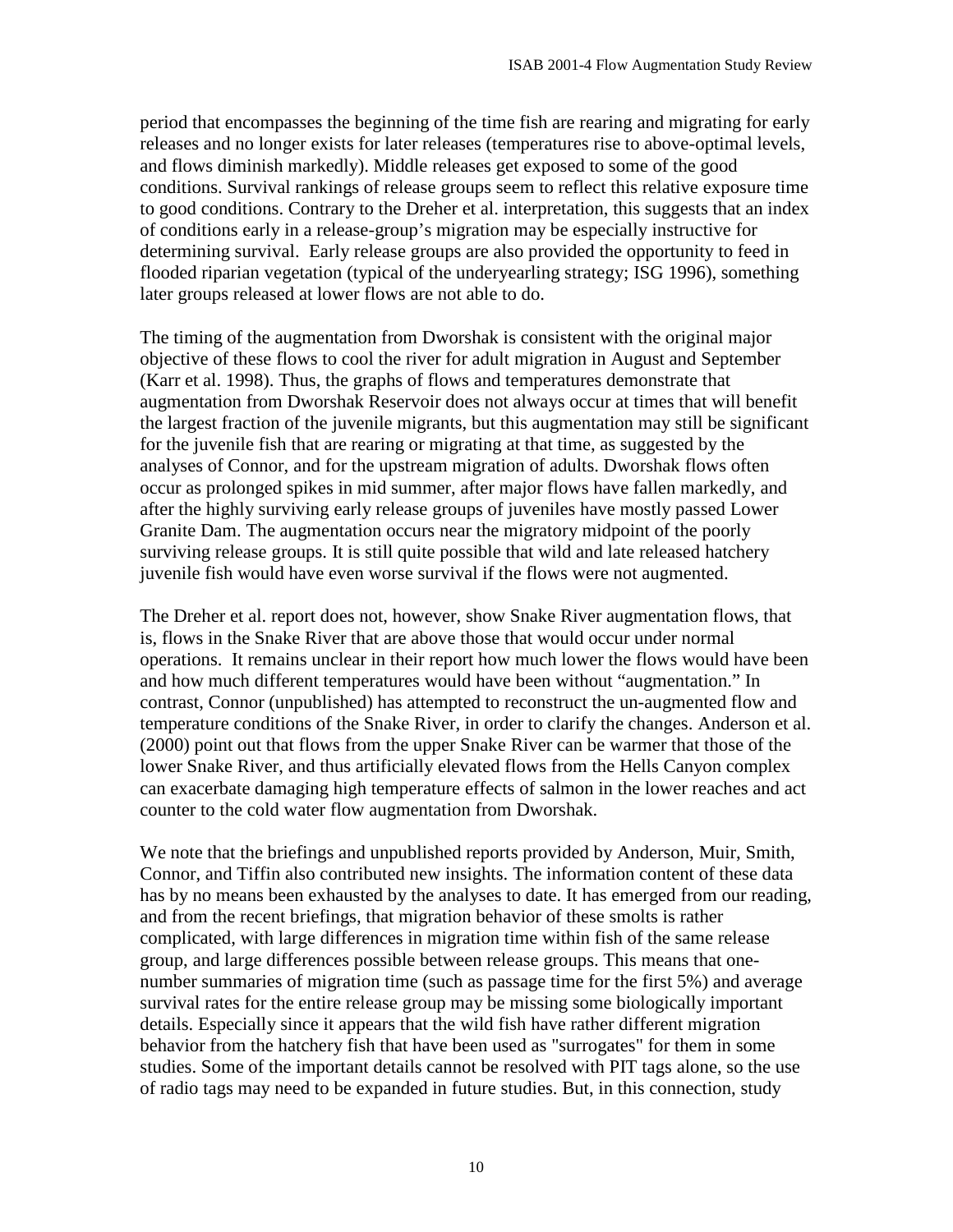planners also need to consider the evidence, as seen from previous briefings by other researchers (and from some presentations at the survival estimation workshop held at NMFS in November 2000), that PIT tag survival estimates do not always agree with radio tag survival estimates. Also, some of the more sophisticated release and detection designs that were presented at the survival estimation workshop should be considered.

#### *Implications of Results for Flow Augmentation Strategies (Question 3)*

The Dreher et al. report, in conjunction with the work of Connor and Anderson, indicate to the ISAB that the specific timing and temperature of augmented flows are important for determining whether or not they are useful for salmon survival. Releases are based on past studies of flow and water temperatures, but there may still be room for constructive fine tuning of the pattern of flow augmentation, and a better understanding of the various mechanisms whereby augmentation could increase survival would facilitate such adjustments.

In some ways, the operating premise of the management efforts in connection with flow and survival in the Lower Snake has been simplistic. It has been presumed that the objective should be to get the smolts to migrate as rapidly as possible. But this loses sight of the fact that fall chinook are rearing during this time and may not be ready to migrate. Also, once the smolts are past the Lower Snake they still are subject to mortality and still have ecological requirements, and their performance during the remainder of their migration may be conditioned on many aspects of their experience in the Lower Snake, not just how fast they got through it. Ideally, we should attempt to manage the smolts' rearing and passage through the Lower Snake so as to integrate this episode in an optimal way into the entirety of the life cycle.

#### *Biological Roles of Various Factors (Question 4)*

The ISAB recognizes many biologically important roles for the amount of water in the Snake and Columbia rivers. These multiple roles were discussed in the ISG report Return to the River (ISG 1996, 2000). The roles include water elevation (that influences the amount of riparian area flooded and thus shelter and food availability for underyearlings), water velocity (for passive migration of migrants when they enter the channel), temperature (depending on the source volumes and temperatures), and water clarity (higher flows have greater erosive power and thus increase turbidity, thus offering visual shelter to small fish). The relative importance of each of these roles, and perhaps others, for rearing and survival of juvenile fall chinook salmon and other anadromous fish in the Snake and Columbia rivers is not yet clear. The roles and their relative importance appear to differ with calendar time and with time in the developmental cycle of the migrants. The research by NMFS and others (e.g., Connor, Anderson) are gradually clarifying these roles, and should continue.

The Board did not attempt to synthesize here all the relevant work that has been done. The report by Dreher et al. is a useful contribution to the ongoing synthesis of information from various perspectives.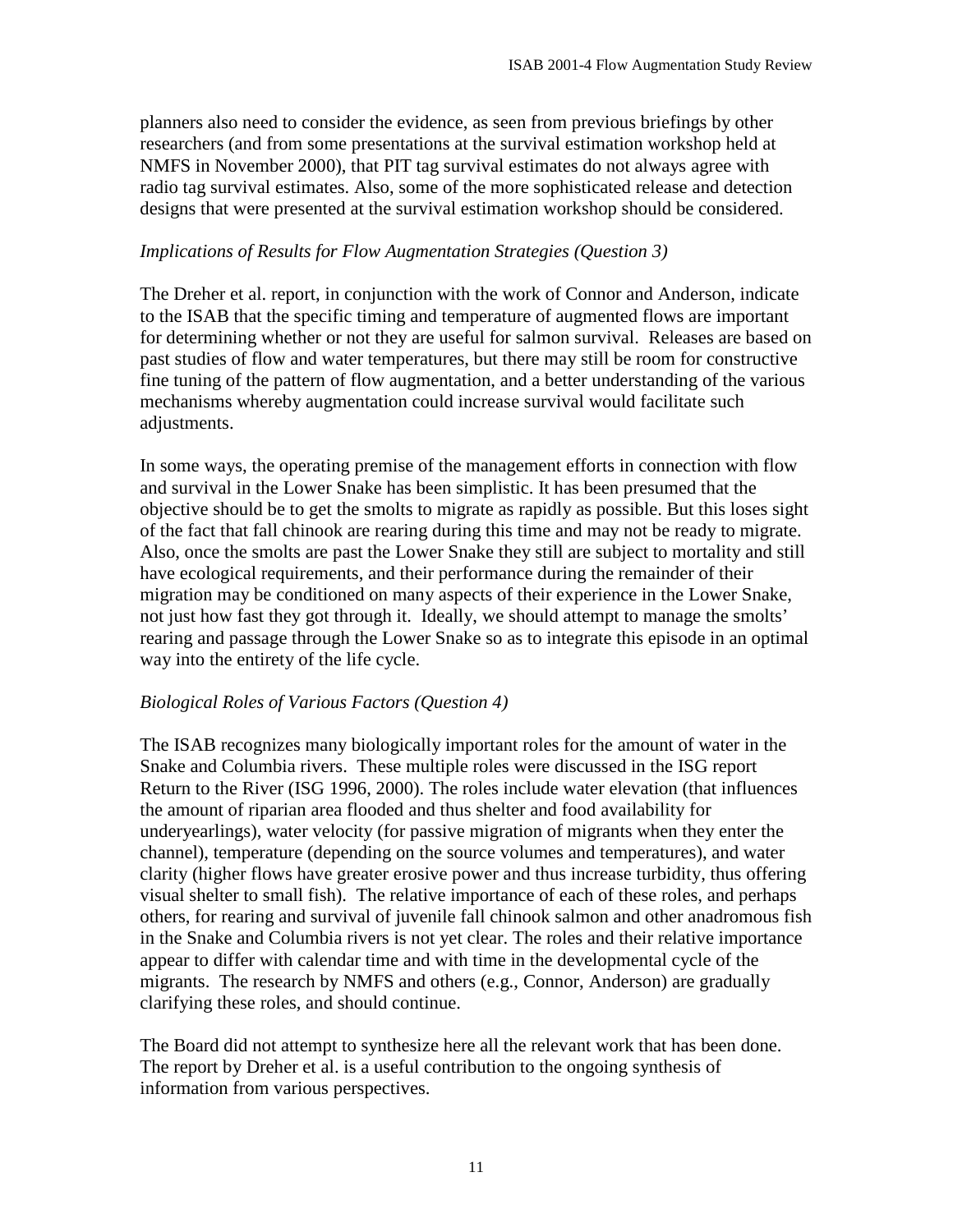#### *Recommended Changes in Experimental Design (Question 5)*

There is need for better understanding of the influence of volume of river flow on local water velocity, directional cues, and migration behavior and rates for juvenile salmon through Lower Granite pool. With very low flows it is reasonable to expect that fall chinook will have difficulty finding the dam, as has been experienced in the pools behind other dams, e.g., Brownlee and Pelton, and demonstrated by Venditti et al. (2000). The Principal Investigators or other researchers are encouraged to design monitoring studies to evaluate the potential benefit of flow augmentation on migration of juvenile salmon through Lower Granite pool. For example, measurements should be taken of the water velocities and turbulence intensities in the migratory corridor from the upstream end of the reservoir to the dam at different flows representing base flow and various degrees of flow augmentation. These hydraulic studies should be accompanied by measurements of fish migration, such as using fixed hydroacoustics at the sites where velocity and turbulence are measured. It could be particularly important for such studies to be initiated in 2001, when flows are expected to be especially low.

There is need for additional controlled and uncontrolled studies of the effects of the environmental factors: flow, temperature, and turbidity on survival of fall chinook. A target design for more complete data to understand the interaction effects of these three factors on survival would be to include all possible combinations of "high and low flow", "high and low turbidity", and "high and low temperature" in the data set. Appropriate definitions for high and low levels of these factors would have to be determined by the Principal Investigators. Again, the anticipated low flows of 2001 offer an important opportunity to develop data on especially low flow conditions, which may also entail high temperatures and low turbidity.

Several of these eight possible combinations likely exist in the NMFS studies already conducted. In our incomplete knowledge of the situation it seems that perhaps only two combinations would need to be purposely manipulated and they would not necessarily increase mortality of fish. The possible combinations are:

- 1. High flow, high turbidity, low temperature. Adequate data probably exists.
- 2. High flow, high turbidity, high temperature. Reasonable data may exist.
- 3. High flow, low turbidity, low temperature. Reasonable data may exist.
- 4. High flow, low turbidity, high temperature. Reasonable data may exist.
- 5. Low flow, high turbidity, low temperature. It might be possible to create this condition with added sediment.
- 6. Low flow, high turbidity, high temperature. It might be possible to create this condition with added sediment.
- 7. Low flow, low turbidity, low temperature. Adequate data probably exists.
- 8. Low flow, low turbidity, high temperature. Adequate data probably exists.

We encourage the principal investigators to survey their past study conditions for the existence of data for these eight combinations, to fit predictive models to existing data,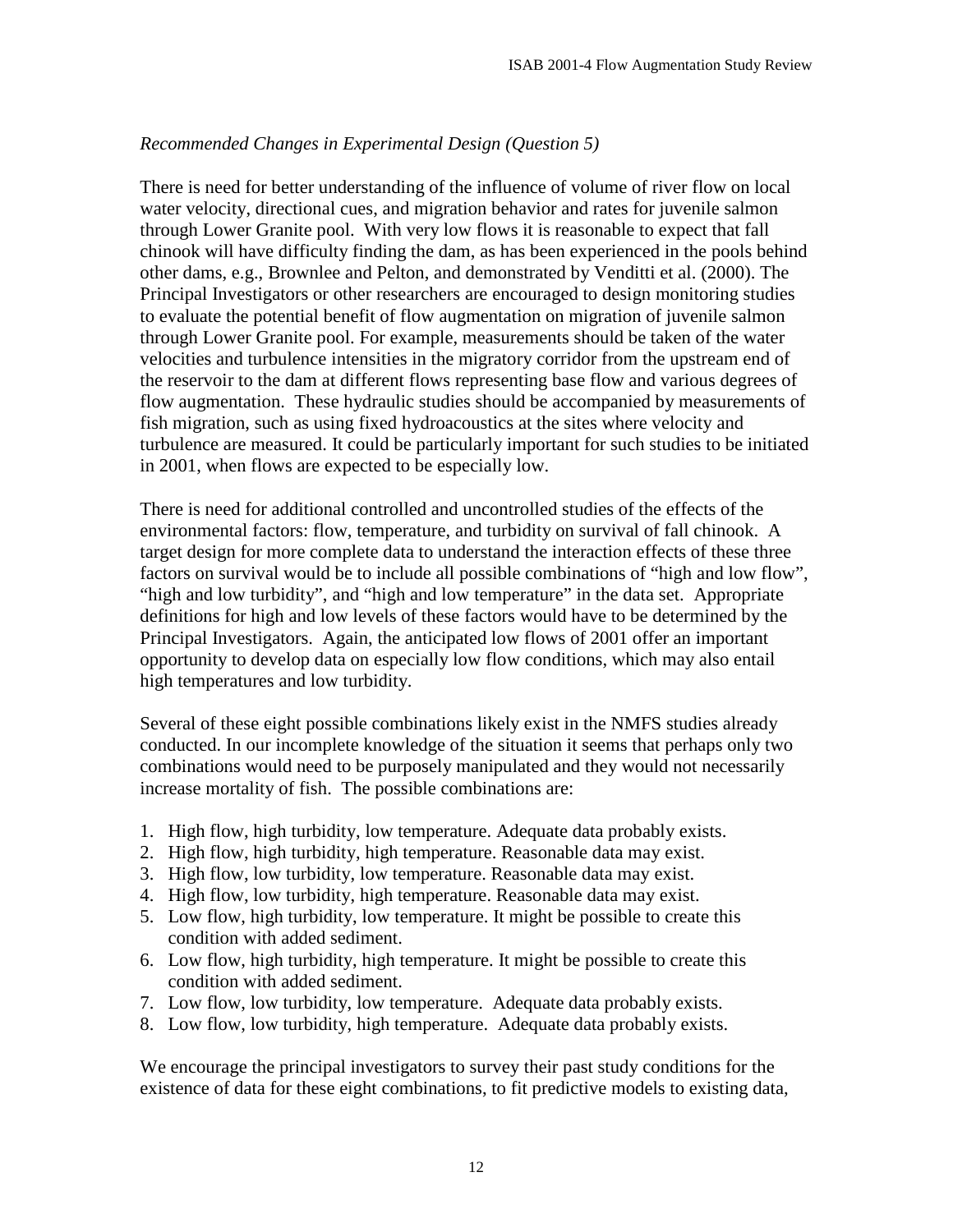and if judged to be warranted, to propose manipulative studies to fill out the data set. Predictions of survival with and without flow augmentation should be given. Predictions might be based on "model averaging" (Burnham and Anderson 1998), because usually several models that include interaction and non-linear terms have about the same accuracy and precision for predictions. Economic and social issues involved with studies of increased turbidity are beyond the expertise of this review board.

As noted above, some of the important details of fish migration in different flow regimes (augmented or natural) cannot be resolved with PIT tags alone. Therefore, the use of radio or ultrasonic tags may need to be expanded in future studies. However, study planners also need to consider the evidence that PIT tag survival estimates do not always agree with radio tag survival estimates and only the larger fall chinook are capable of carrying current radio tags. This may suggest that details of migratory behavior may differ, as well. Nonetheless, more detailed information on migratory trajectories and timing are needed to resolve current uncertainties. Also, some of the more sophisticated release and detection designs that were described by Skalski at the survival estimation workshop should be considered.

## **Concluding Remarks**

This review of the Dreher et al. report by the ISAB has had two underlying objectives. The first objective has been a review of the Dreher et al. report itself for scientific and statistical quality, the contributions it may have made to the scientific debate over survival of juvenile fall migrants under various environmental conditions and the fish's developmental state, and the implications of its results for the specific flow augmentation strategies in the lower Snake River. The second objective was less clearly articulated in the questions from the Council but implied in both the overall conclusions of the Dreher et al. report and the thrust of the Council's questions. This question is whether flow augmentation is a strategy that the Council should continue to embrace for the Columbia River basin.

Regarding the first objective, the ISAB found the Dreher et al. report informative and useful for the ongoing debate. New information was gleaned from the existing studies. Only through such critical analyses from a perspective different from that of the original researchers will we eventually come to an experimental design that provides sufficient information for an effective and fully justifiable management strategy for fall chinook salmon in the Snake River. Contrary to what some may perceive, the ISAB believes that the Dreher et al. report did a service for the basin.

Regarding the second objective, we reiterate what was said in answer to question 3. Flow augmentation is not universally good or bad. The specific timing and temperature of augmented flows (and turbidity, as well as other factors yet to be identified) are important for determining whether such flows are useful for salmon survival. The specific goals for augmentation must be evaluated in the context of the water sources available at particular times (their qualities, not just quantities). Current augmentation releases are based on the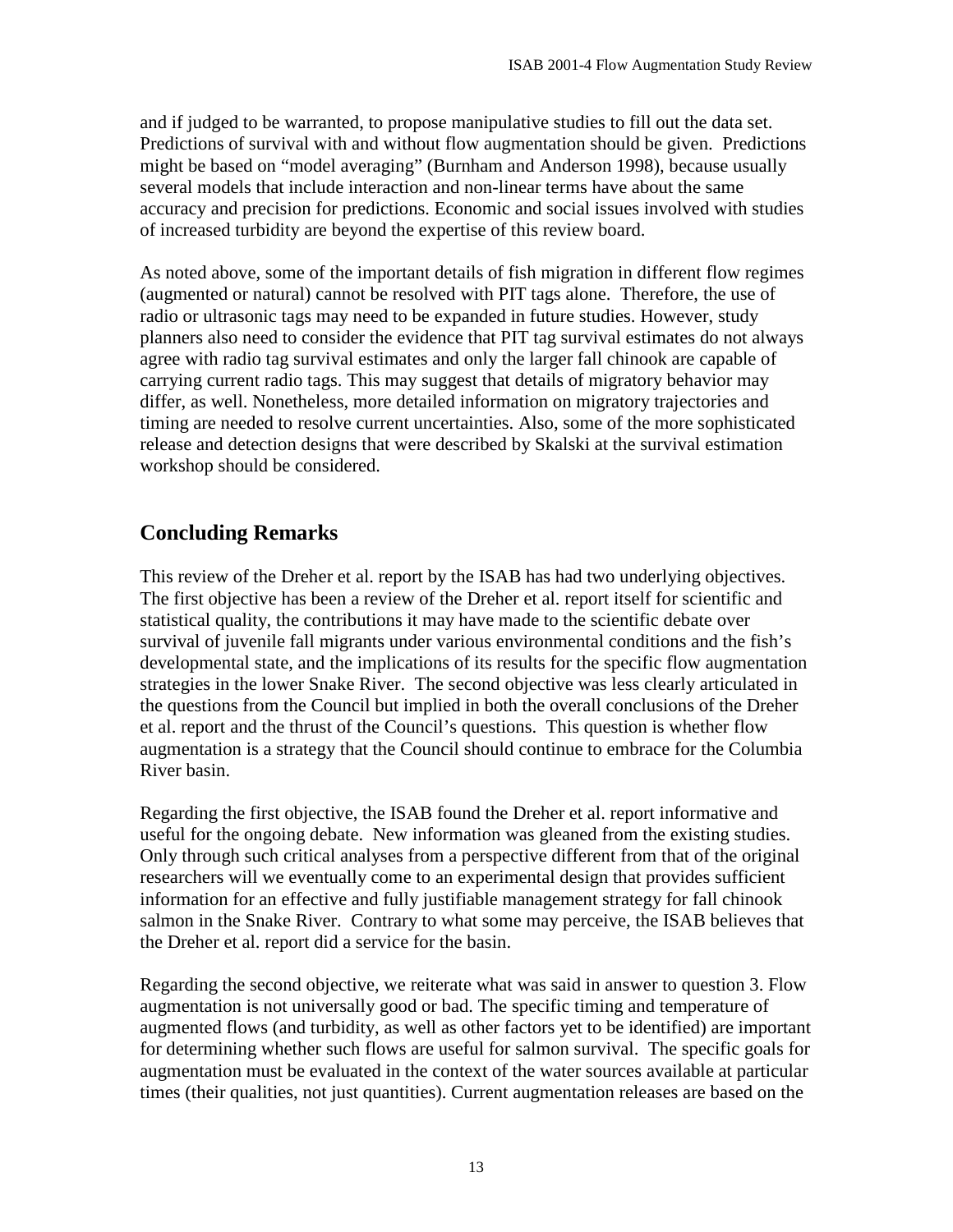results of past studies indicating generally the beneficial effects of higher flows and lower water temperatures. However, the overall advisability of flow augmentation as a strategic policy hinges on managing it in a more detailed fashion. A better understanding of the various mechanisms whereby augmentation could increase survival would facilitate such a management strategy and allow for adjustments to its application in particular situations like the lower Snake River. A useful goal for the Fish and Wildlife Program would be to develop guidelines for conditions when flow augmentation would be beneficial and when it would not (e.g., temperature of the added water should not be warmer than the water being augmented, when the augmented water exceeds 20C, for then the augmentation is likely not beneficial to salmon survival and may be detrimental based on thermal requirements [Coutant 1999; McCollough 1999]).

#### **References**

- Burnham, K. P., D. R. Anderson, G. C. White, C. Brownie, and K. H. Pollock. 1987. Design and analysis for fish survival experiments based on release-recapture. American Fisheries Society, Monograph 5, Bethesda, Maryland.
- Burnham, K.P., and D.R. Anderson. 1998. Model selection and inference: A practical information-theoretic approach. Springer, New York, New York. 353pp.
- Connor, W. P., H. L. Burge, and D. h. Bennett. 1998. Detection of PIT-tagged subyearling chinook salmon at a Snake River dam: implications for summer flow augmentation. North American Journal of Fisheries Management 18:530-536.
- Connor, W. P. R. K. Steinhorst, and H. L. Burge. 2000. Forecasting survival and passage of migratory juvenile salmonids. North American Journal of Fisheries Management 20:651-660.
- Coutant, C. C. 1999. Perspectives on temperature in the Pacific Northwest's fresh waters. ORNL/TM-1999/44, Oak Ridge National Laboratory, Oak Ridge, Tennessee.
- Dreher, K. J., C. R. Petrich, K. W. Neely, E. C. Bowles, and A. Byrne. 2000. Review of survival, flow, temperature, and migration data for hatchery-raised, subyearling fall chinook salmon above Lower Granite Dam, 1995-1998. Idaho Department of Water Resources, Boise.
- ISG (Independent Scientific Group). 1996. Return to the River. Northwest Power Planning Council, Portland, Oregon.
- Karr, M. H., J. K. Fryer, and P. R. Mundy. 1998. Snake River water temperature control project, Phase II. Methods for managing and monitoring water temperatures in relation to salmon in the Lower Snake River. Columbia River Inter-Tribal Fish Commission, Portland, Oregon.
- McCollough, D. A. 1999. A review and synthesis of effects of alterations to the water temperature regime of freshwater life stages of salmonids, with special reference to chinook salmon. U.S. Environmental Protection Agency, Region 10, Seattle, Washington.
- Muir, W. D., S. G. Smith, E. E. Hockersmith, M. B. Eppard, W. P. Connor, T. Anderson, and B. D. Arnsberg. 1999. Fall chinook salmon survival and supplementation studies in the Snake River and lower Snake River reservoirs, 1997. Report No. DOE/BP-10891-8, Bonneville Power Administration, Portland, Oregon.